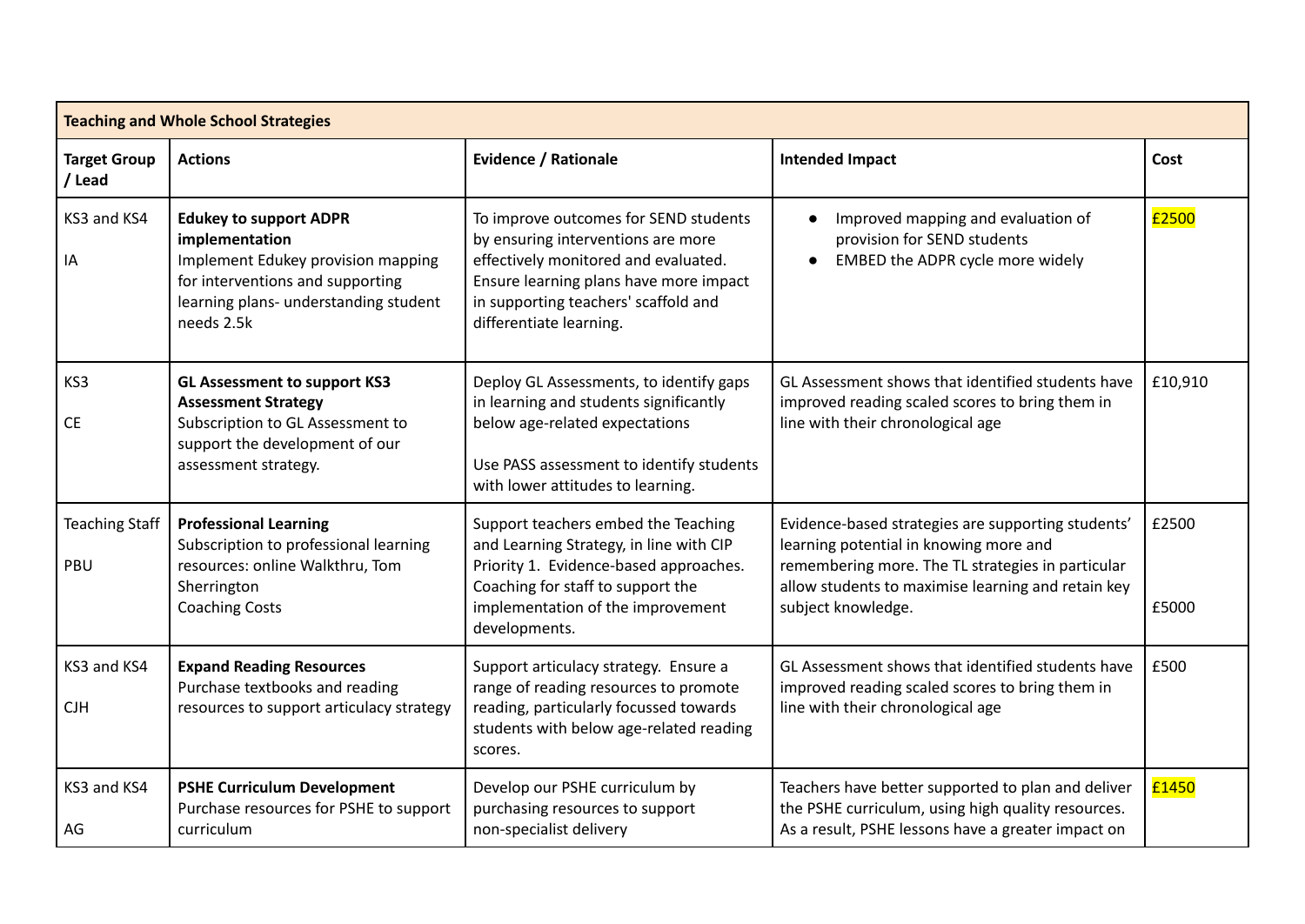|                                  |                                                                                                                                                                |                                                                                                                                                              | students' knowledge and understanding of key<br>areas to support their personal development and<br>keep them safe.                                                                                                                                                                                                                                                                                                                                                                                                                                                                                                       |         |  |  |  |
|----------------------------------|----------------------------------------------------------------------------------------------------------------------------------------------------------------|--------------------------------------------------------------------------------------------------------------------------------------------------------------|--------------------------------------------------------------------------------------------------------------------------------------------------------------------------------------------------------------------------------------------------------------------------------------------------------------------------------------------------------------------------------------------------------------------------------------------------------------------------------------------------------------------------------------------------------------------------------------------------------------------------|---------|--|--|--|
| KS3 and KS4<br>HS                | <b>Frequent Low Stakes Testing</b><br>Purchase online resources to support<br>knowledge retrieval (SENECA)<br>Seneca Premium<br>Spell Zone                     | Frequent Low Stakes Testing to improve<br>pupil assessment and feedback. To<br>Improve knowledge of gaps and celebrate<br>success, online packages and apps. | The resources available within SENECA will allow<br>for strong independent learning at home and thus<br>improve pupil progress when it comes to key<br>assessment points (mocks and ROA). Students have<br>access to smart assignments, bespoke revision<br>materials based on a work completion algorithm,<br>and wrong answer analysis for all subject-based<br>exam revisions. Staff and students will be able to<br>identify learning gaps and set bespoke homework<br>and revision that covers these gaps. Analysis of<br>students' work then builds over time and<br>interleaved practice and revision is created. | £6000   |  |  |  |
| KS3<br>HS.                       | <b>Study Skills</b><br><b>Implement Elevate - Study Skills</b>                                                                                                 | Work with students and parents to teach<br>study skills and develop more effective<br>study habits                                                           |                                                                                                                                                                                                                                                                                                                                                                                                                                                                                                                                                                                                                          | £8000   |  |  |  |
| <b>Targeted Academic Support</b> |                                                                                                                                                                |                                                                                                                                                              |                                                                                                                                                                                                                                                                                                                                                                                                                                                                                                                                                                                                                          |         |  |  |  |
| KS4<br><b>SJH</b>                | <b>Tutoring Programme</b><br>1:1 and small group teaching in a range of<br>subjects and across the year groups                                                 | EEF studies show the effectiveness of<br>personalised tuition in smaller groups. Use<br>assessments / GL to identify students.<br><b>LINK</b>                | Small group removal to improve mathematics and<br>English in year 11, students, improvement of at<br>least one grade on starting points.                                                                                                                                                                                                                                                                                                                                                                                                                                                                                 | £20,000 |  |  |  |
| <b>Wider strategies</b>          |                                                                                                                                                                |                                                                                                                                                              |                                                                                                                                                                                                                                                                                                                                                                                                                                                                                                                                                                                                                          |         |  |  |  |
| Disadvantage<br>s Students AG    | <b>Personal Development - Enrichment</b><br>Ensure all disadvantaged students are<br>able to attend enrichment opportunities<br>(after school clubs and trips) |                                                                                                                                                              | All disadvantaged students have the opportunity<br>attend after school clubs and trips. Data suggests a<br>significant increase in engagement from these<br>groups.                                                                                                                                                                                                                                                                                                                                                                                                                                                      | £6000   |  |  |  |
|                                  | <b>Personal Development - Curriculum</b><br><b>Enrichment</b><br><b>Arts Awards</b>                                                                            |                                                                                                                                                              |                                                                                                                                                                                                                                                                                                                                                                                                                                                                                                                                                                                                                          |         |  |  |  |